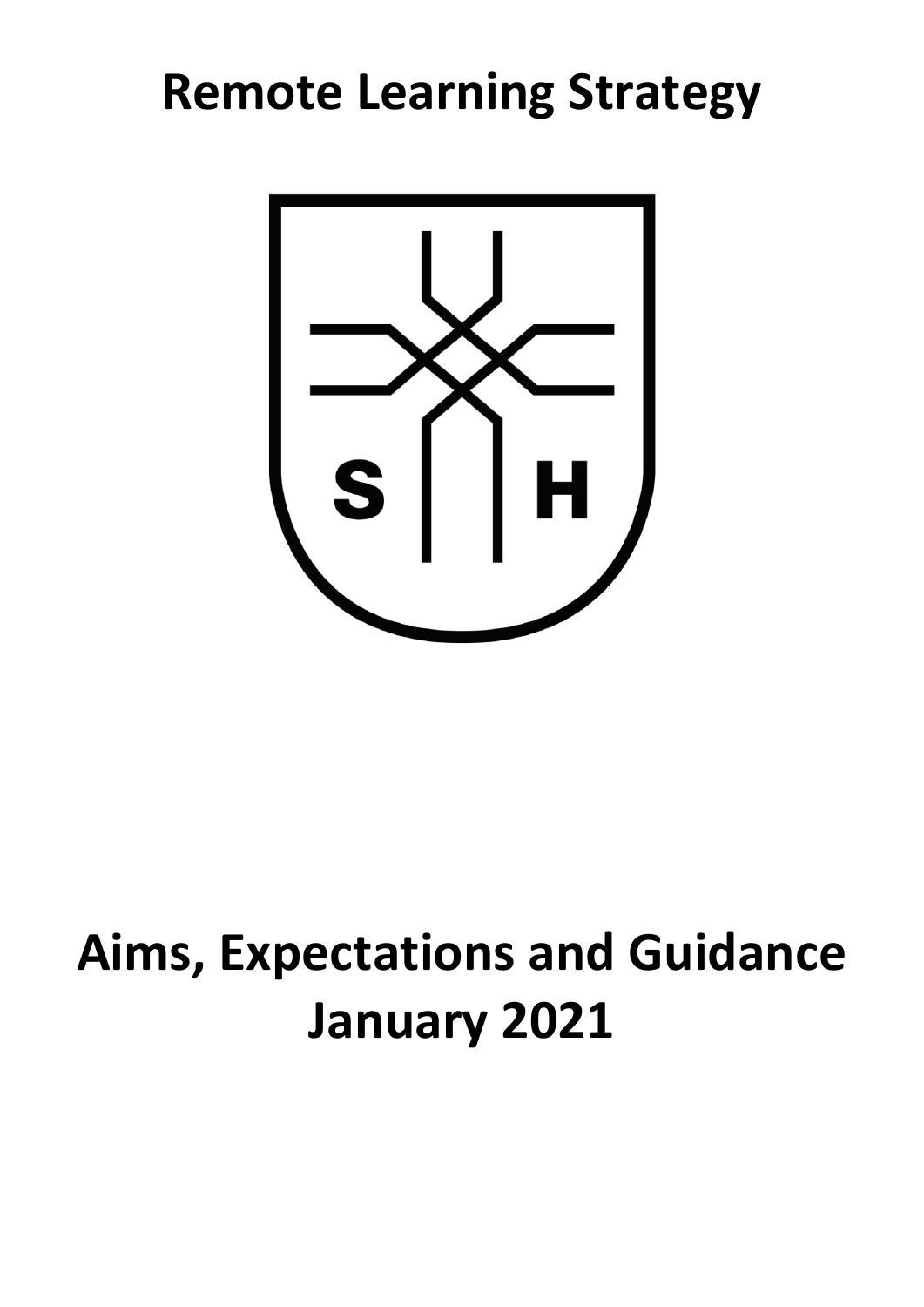# **Aims and Expectations**

# **Role of Senior Leadership**

- $\checkmark$  Effectively communicate the Remote Learning Strategy to staff.
- $\checkmark$  Effectively community the Remote Learning Strategy to parents/families.
- $\checkmark$  Ensure that all families have good access to sufficient IT resources for children to effectively engage with remote learning.
- $\checkmark$  Effectively monitor the remote learning strategy for all classes.

#### **Role of teachers**

Effectively implement all aspects of the remote learning strategy**.** 

## **Role of the parents/carers**

 $\checkmark$  Support their child to access all aspects of remote learning as required.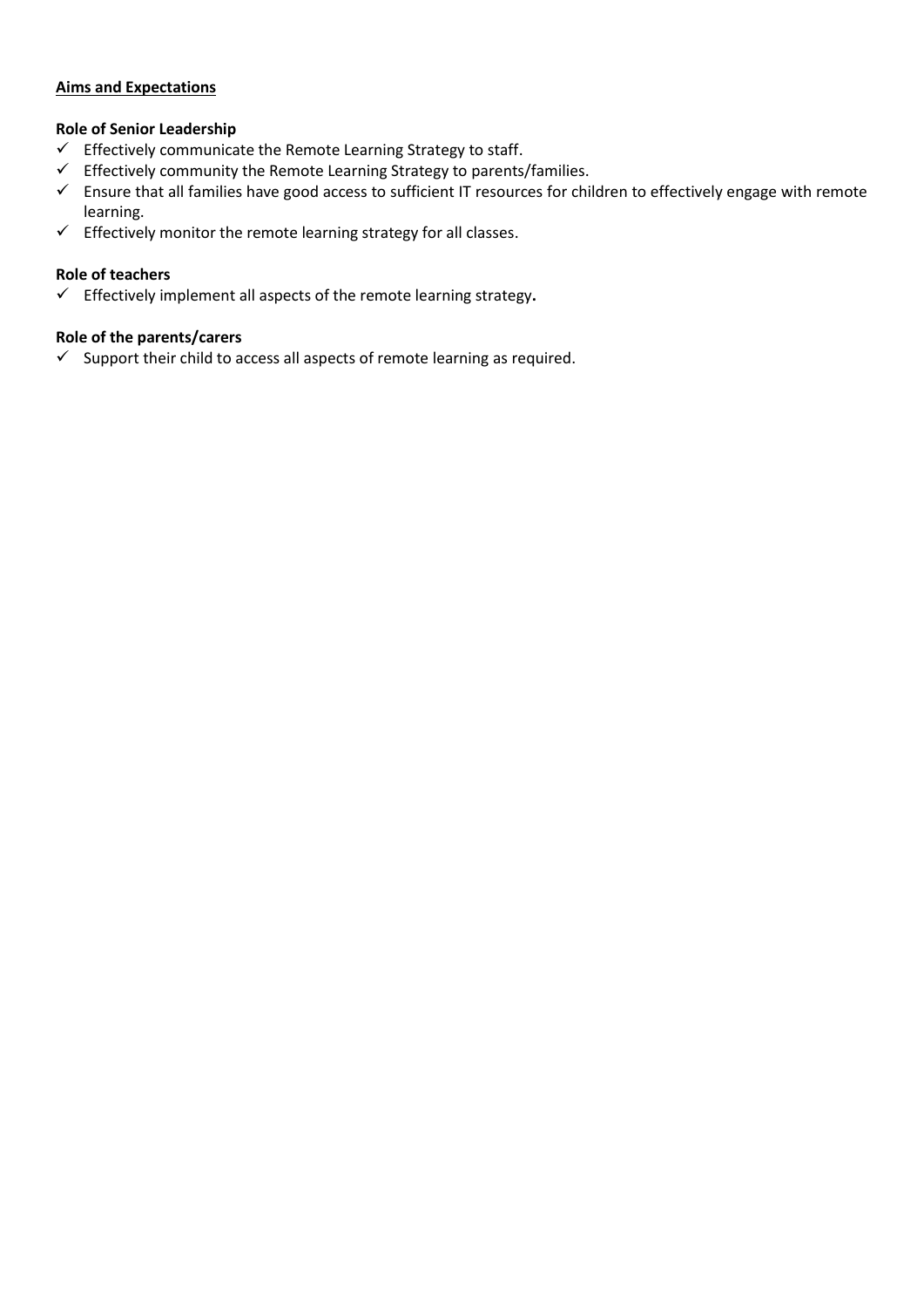#### **Implementing the remote learning strategy**

# **Digital Platform**

Sacred Heart Catholic Primary School has selected the following digital platforms

- Tapestry Reception Class
- SeeSaw Years 1 to Year 6

These digital platforms have been selected as both allow interaction, assessment and feedback for children and teachers.

#### **Teaching and Learning**

The learning offer for children will be that of a 'typical' school day. All children will access all aspects of the school curriculum and this will follow the class/year group curriculum plan. Children will be provided with mix of live and pre-recorded learning experiences, and time for children to complete their work independently. Children's independent activities will be a combination of formal recorded work and creative projects. Children will be given the option to film, or voice record their responses where appropriate. If needed, resources will be made to support remote learning; pencils, papers, workbooks etc. The table below shows what children can expect to be provided each week whilst learning remotely.

| Year<br>Group               | <b>Daily Offer</b>                                                                                                                                                                                         | Minimum 'Other Subject' Offer                                                                                                                                                                                                                                                                                                                                                                                                                     | <b>Weekly Offer</b>                                                                                                                                                                                                                                                                                    |
|-----------------------------|------------------------------------------------------------------------------------------------------------------------------------------------------------------------------------------------------------|---------------------------------------------------------------------------------------------------------------------------------------------------------------------------------------------------------------------------------------------------------------------------------------------------------------------------------------------------------------------------------------------------------------------------------------------------|--------------------------------------------------------------------------------------------------------------------------------------------------------------------------------------------------------------------------------------------------------------------------------------------------------|
| Reception                   | Prayers<br>$\bullet$<br>Communication and<br>language opportunities<br>Reading opportunities<br>Listening to stories<br>Phonics (Story time/<br>$\bullet$<br>teacher lead videos)<br>Maths                 | <b>K&amp;U-</b><br>RE-1 session per week<br>$\bullet$<br>Science-1 session per<br>week<br>ICT-1 session per week<br>by using apps/ ongoing<br>cross curriculum<br><b>Physical Development</b><br>PE-1 session per week<br>Fine motor skill<br>development- minimum<br>2 sessions per week<br><b>Expressive art and design</b><br>2 session per week<br>(cross curriculum<br>links/focus lesson)                                                   | Timetable<br>$\bullet$<br>Live zoom on Thursday pm-<br>$\bullet$<br><b>PSED</b><br>Play therapy - selected<br>$\bullet$<br>pupils only<br>Speech and language- See<br>$\bullet$<br>SENCO timetable (selected<br>pupils only)<br>Message from the<br>$\bullet$<br>Headteacher                           |
| Year 1<br>Year <sub>2</sub> | Welcome Message from the<br>$\bullet$<br>teacher<br>Mathematics (x4 per week)<br>$\bullet$<br>Phonics<br>$\bullet$<br>Reading<br>$\bullet$<br>Prayer<br>$\bullet$<br>Welcome Message from the<br>$\bullet$ | Grammar and compositional<br>$\bullet$<br>writing-3 session per week<br>Handwriting - 2 sessions per<br>$\bullet$<br>week<br>Science $-1$ session per<br>$\bullet$<br>week<br>$RE - 2$ sessions per week<br>$\bullet$<br>$PE - 2$ sessions per week<br>$\bullet$<br>'Theme' - 2 sessions per<br>$\bullet$<br>week<br>Music $-1$ session per week<br>$\bullet$<br>RRSA - 1 session per week<br>$\bullet$<br>Grammar and compositional<br>$\bullet$ | Timetable<br>$\bullet$<br>Live Celebration Assembly<br>$\bullet$<br>(invited families)<br><b>Worship Assembly</b><br>$\bullet$<br>'Hang-out' session<br>$\bullet$<br>Message from the<br>$\bullet$<br>Headteacher<br>Pre-arranged peripatetic<br>$\bullet$<br>music lesson (selected<br>children only) |
|                             | teacher<br>Mathematics (x4 per week)<br>$\bullet$<br>Phonics/Spelling<br>$\bullet$<br>Reading<br>$\bullet$<br>Prayer<br>$\bullet$                                                                          | writing-3 session per week<br>Handwriting $-2$ sessions per<br>$\bullet$<br>week<br>Science $-1$ session per<br>$\bullet$<br>week                                                                                                                                                                                                                                                                                                                 |                                                                                                                                                                                                                                                                                                        |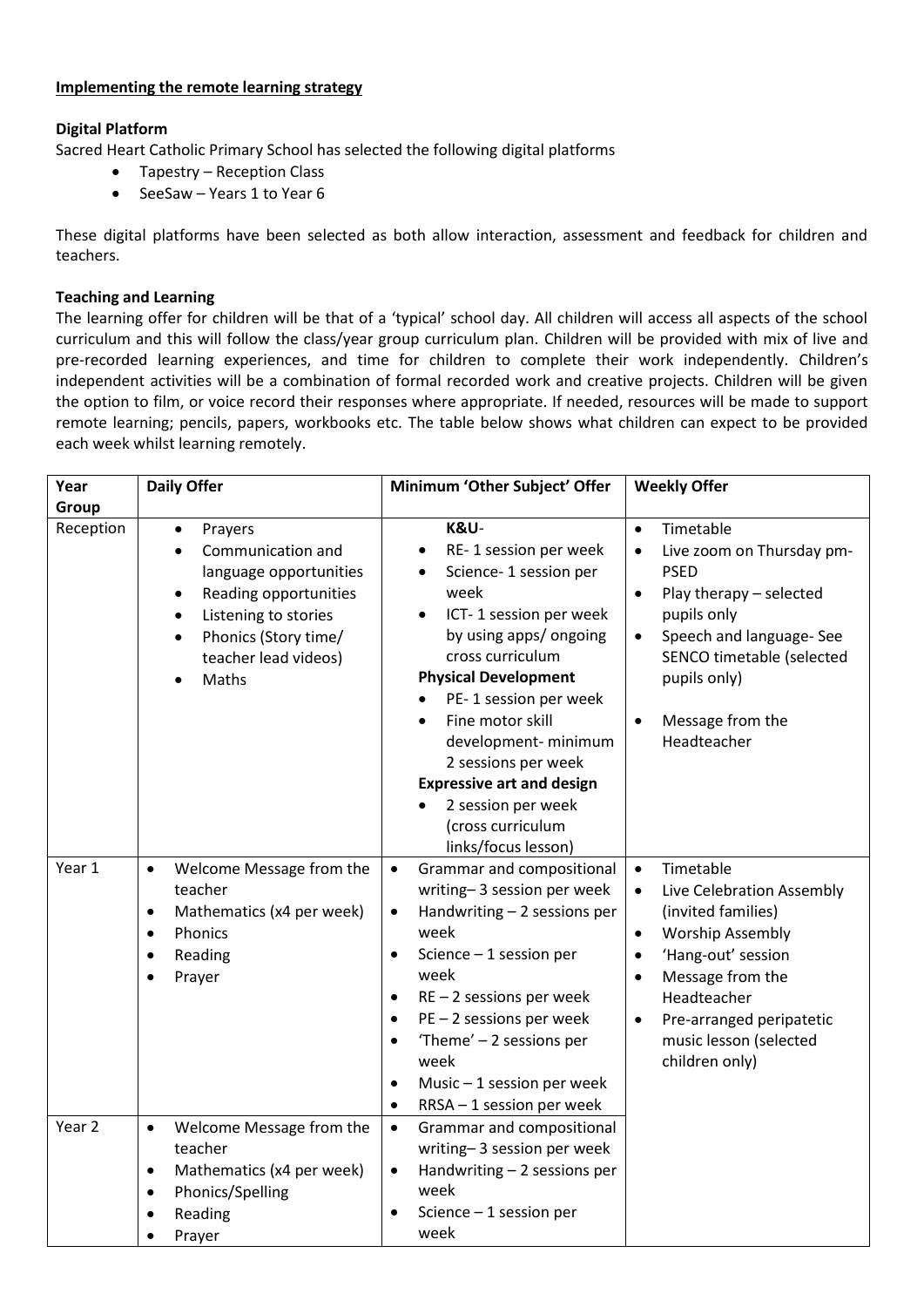|        |                        |                           | ٠         | $RE - 2$ sessions per week            |
|--------|------------------------|---------------------------|-----------|---------------------------------------|
|        |                        |                           | $\bullet$ | $PE - 2$ sessions per week            |
|        |                        |                           | $\bullet$ | 'Theme' $-$ 2 sessions per            |
|        |                        |                           |           | week                                  |
|        |                        |                           | ٠         | Music $-1$ session per week           |
|        |                        |                           | $\bullet$ | RRSA - 1 session per week             |
| Year 3 | $\bullet$              | Welcome Message from the  | $\bullet$ | Grammar and compositional             |
|        |                        | teacher                   |           | writing-3 session per week            |
|        | $\bullet$              | Mathematics (x4 per week) | $\bullet$ | Handwriting $-2$ sessions per         |
|        | $\bullet$              | Reading                   |           | week                                  |
|        | $\bullet$              | Spelling                  | $\bullet$ | Science $-1$ session per              |
|        | $\bullet$              | Prayer                    |           | week                                  |
|        |                        |                           | $\bullet$ | $RE - 2$ sessions per week            |
|        |                        |                           | $\bullet$ | $PE - 2$ sessions per week            |
|        |                        |                           | $\bullet$ | 'Theme' $-$ 2 sessions per            |
|        |                        |                           |           | week                                  |
|        |                        |                           | $\bullet$ | 2 sessions of either Music,           |
|        |                        |                           |           | Languages or Computing per            |
|        |                        |                           |           | week.                                 |
|        |                        |                           | $\bullet$ | RRSA - 1 session per week             |
| Year 4 | $\bullet$              | Welcome Message from the  | $\bullet$ | Grammar and compositional             |
|        |                        | teacher                   |           | writing-3 session per week            |
|        | $\bullet$<br>$\bullet$ | Mathematics (x4 per week) | $\bullet$ | Handwriting $-2$ sessions per<br>week |
|        |                        | Reading                   | $\bullet$ | Science $-1$ session per              |
|        | $\bullet$<br>$\bullet$ | Spelling/Grammar          |           | week                                  |
|        |                        | Prayer                    | ٠         | $RE - 2$ sessions per week            |
|        |                        |                           | $\bullet$ | $PE - 2$ sessions per week            |
|        |                        |                           | $\bullet$ | 'Theme' $-$ 2 sessions per            |
|        |                        |                           |           | week                                  |
|        |                        |                           | $\bullet$ | 2 sessions of Music,                  |
|        |                        |                           |           | Languages or Computing per            |
|        |                        |                           |           | week.                                 |
|        |                        |                           | ٠         | RRSA - 1 session per week             |
| Year 5 | $\bullet$              | Welcome Message from the  | $\bullet$ | Grammar and compositional             |
|        |                        | teacher                   |           | writing-3 session per week            |
|        | $\bullet$              | Mathematics (x4 per week) | $\bullet$ | Handwriting - 2 sessions per          |
|        | $\bullet$              | Reading                   |           | week                                  |
|        | $\bullet$              | Spelling                  | $\bullet$ | Science $-1$ session per              |
|        | $\bullet$              | Prayer                    |           | week                                  |
|        |                        |                           | $\bullet$ | $RE - 2$ sessions per week            |
|        |                        |                           | $\bullet$ | $PE - 2$ sessions per week            |
|        |                        |                           | $\bullet$ | 'Theme' $-$ 2 sessions per            |
|        |                        |                           |           | week                                  |
|        |                        |                           | $\bullet$ | 2 sessions of either Music,           |
|        |                        |                           |           | Languages or Computing per            |
|        |                        |                           |           | week.                                 |
|        |                        |                           | ٠         | RRSA - 1 session per week             |
| Year 6 | $\bullet$              | Welcome Message from the  | $\bullet$ | Grammar and compositional             |
|        |                        | teacher                   |           | writing-3 session per week            |
|        | $\bullet$<br>$\bullet$ | Mathematics (x4 per week) | $\bullet$ | Handwriting $-2$ sessions per<br>week |
|        |                        | Reading                   | $\bullet$ | Science $-1$ session per              |
|        | $\bullet$              | Spelling                  |           | week                                  |
|        | ٠                      | Prayer                    | ٠         | $RE - 2$ sessions per week            |
|        |                        |                           |           |                                       |